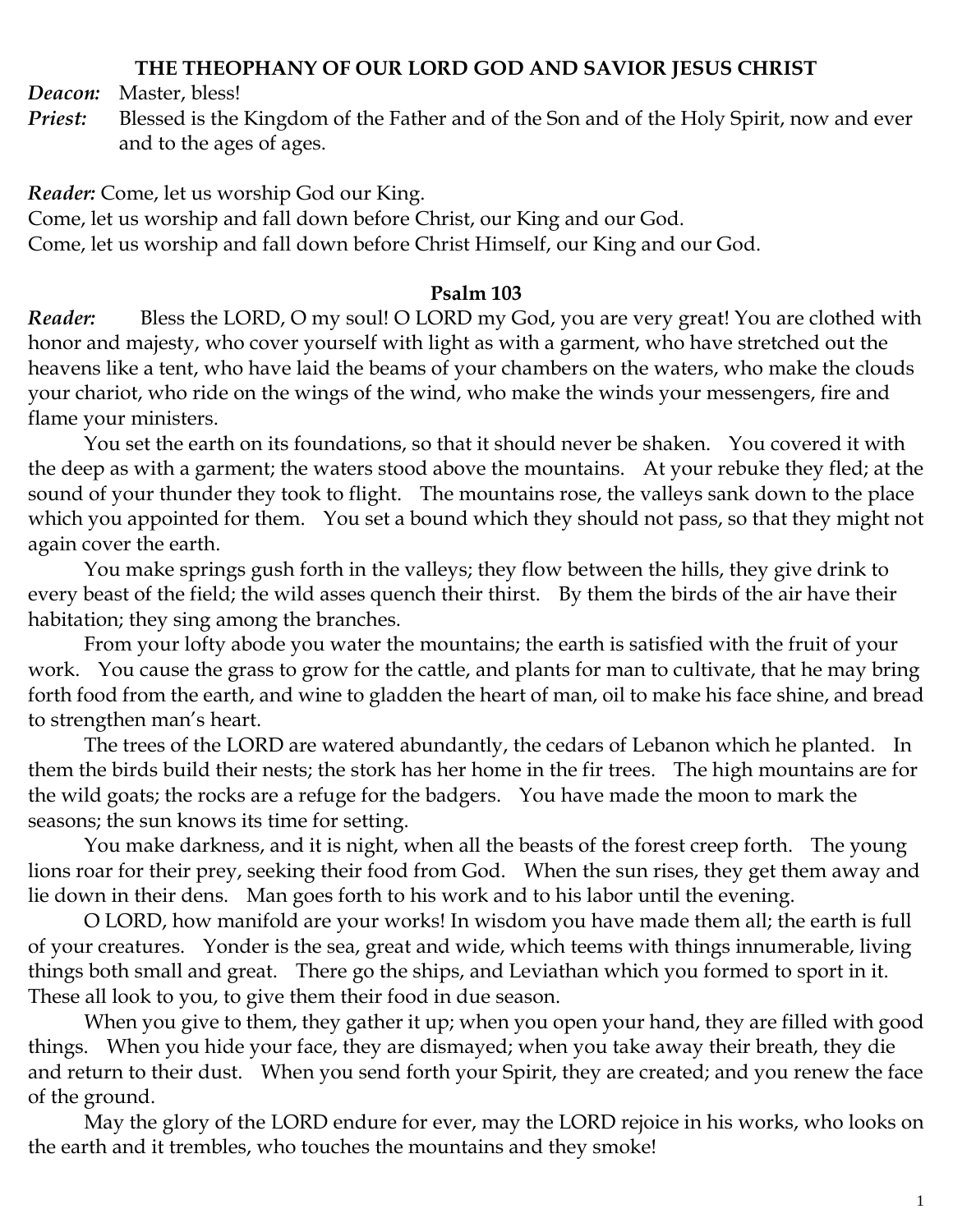I will sing to the LORD as long as I live; I will sing praise to my God while I have being. May my meditation be pleasing to him, for I rejoice in the LORD.

Let sinners be consumed from the earth, and let the wicked be no more! Bless the LORD, O my soul! Praise the LORD!

The sun knows its time for setting. You make darkness and it is night. O Lord, how manifold are your works! In wisdom you have made them all!

Glory to the Father and to the Son and to the Holy Spirit, now and ever and to the ages of ages. Amen.

Alleluia! Alleluia! Alleluia! Glory to you, O God! *(x3)*

*Deacon:* In peace let us pray to the Lord. *Choir:* Lord, have mercy. *(and after each petition)*

For the peace from above and for the salvation of our souls, let us pray to the Lord.

For the peace of the whole world, for the stability of the holy Churches of God, and for the union of all, let us pray to the Lord.

For this holy house and for those who enter it with faith, reverence, and the fear of God, let us pray to the Lord.

For our Archbishop and Father \_\_\_\_, for the honorable priesthood, the diaconate in Christ, for all the clergy and the people, let us pray to the Lord.

For the civil authorities of this country and those serving in its armed forces, let us pray to the Lord.

For this city, for every city, monastery, and countryside, and for those who in faith dwell in them, let us pray to the Lord.

For good temperance of the air, abundance of the fruits of the earth, and for peaceful seasons, let us pray to the Lord.

For travelers by land, sea, and air, the sick, the suffering, the imprisoned, and for their salvation, let us pray to the Lord.

For our deliverance from all affliction, wrath, danger, and necessity, let us pray to the Lord.

Help us, save us, have mercy on us, and keep us, O God, by your grace.

Remembering our all-holy, pure, most blessed, and glorious Lady, the Birthgiver of God and Ever-Virgin Mary, with all the saints, let us offer ourselves and one another, and our whole life to Christ God.

*Choir:* To you, O Lord.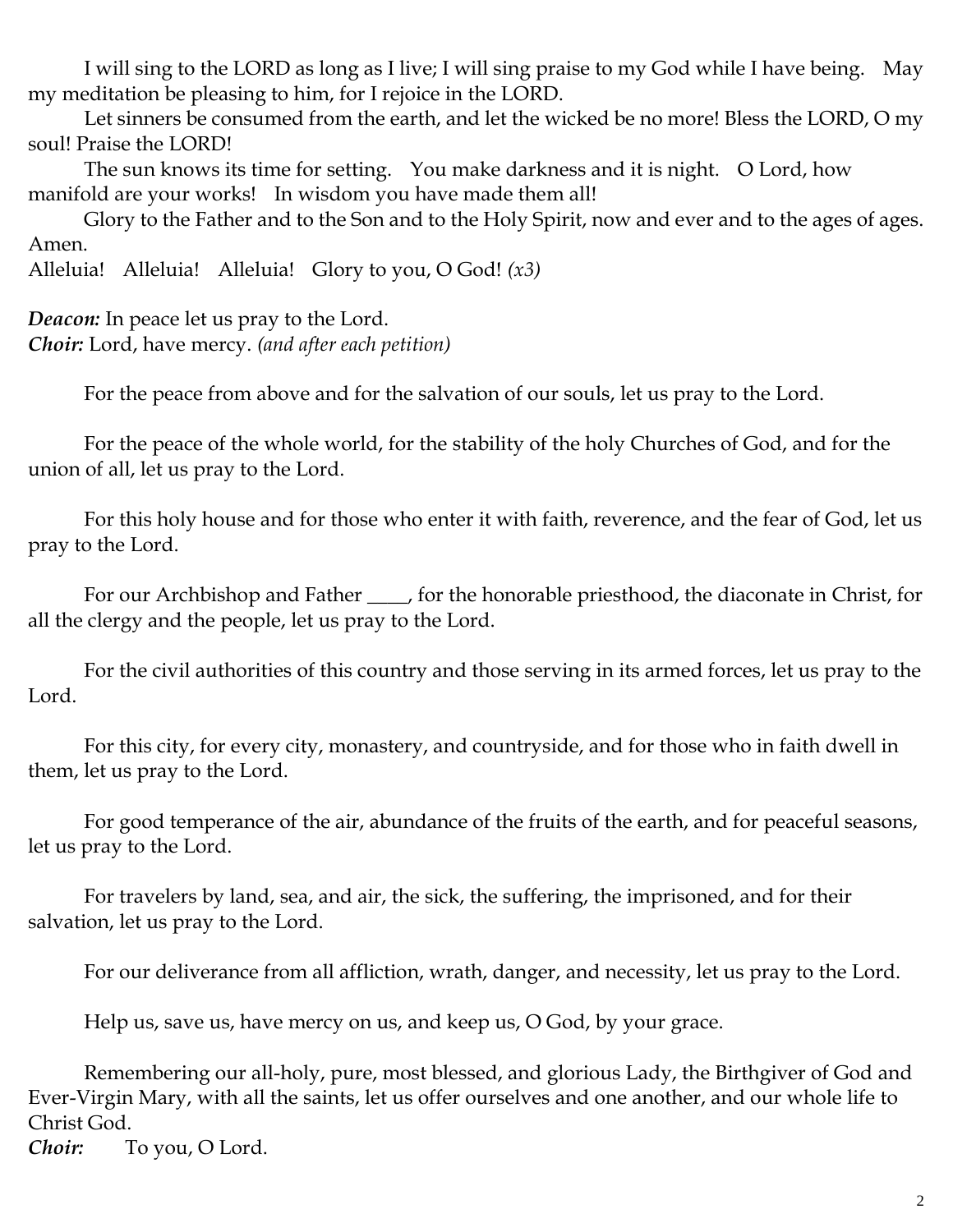*Priest:* For to you is due all glory, honor, and worship, to the Father and to the Son and to the Holy Spirit, now and ever and to the ages of ages.

# *Choir:* Amen.

## **Psalm 140**

Lord, I call upon You, hear me! Hear me, O Lord! Lord, I call upon You, hear me! Receive the voice of my prayer, when I call upon You! Hear me, O Lord!

Let my prayer arise in Your sight as incense, and let the lifting up of my hands be an evening sacrifice! Hear me, O Lord!

*Reader:* Set a guard over my mouth, O Lord, keep watch over the door of my lips. Incline not my heart to any evil, to busy myself with wicked deeds.

- In company with men who work iniquity; and let me not partake of their delights! Let a good man strike or rebuke me in kindness, but let the oil of the wicked never anoint my head; for my prayer is continually against their wicked deeds.
- When they are given over to those who shall condemn them, then they shall learn that the word of the Lord is true.
- As a rock which one cleaves and shatters on the land, so shall their bones be strewn at the mouth of the grave.
- But my eyes are toward you, O Lord God; in you I seek refuge; leave me not defenseless. Keep me from the trap which they have laid for me, and from the snares of evildoers. Let the wicked together fall into their own nets, while I escape.

## **Psalm 141**

I cry with my voice to the Lord, with my voice I make supplication to the Lord.

I pour out my complaint before him, I tell my trouble before him.

When my spirit is faint, You know my way!

In the path where I walk, they have hidden a trap for me.

- I look to my right and watch, but there is none who takes notice of me;
	- No refuge remains to me, no man cares for me.
- I cry to you, O Lord; I say: you are my refuge, my portion in the land of the living.

Give heed to my cry; for I am brought very low!

Deliver me from my persecutors; for they are too strong for me!

Bring my soul out of prison that I may give thanks to Your name.

The righteous await me for You will deal bountifully with me.

*v. (8) Out of the depths I cry to You, O Lord. Lord, hear my voice!*

*v. (7) Let Your ears be attentive to the voice of my supplications!*

*v. (6) If You, O Lord, should mark iniquities, Lord, who could stand? But there is forgiveness with You. v. (5) For Your name's sake I have waited for You, O Lord, my soul has waited for Your word; my soul has hoped on the Lord.*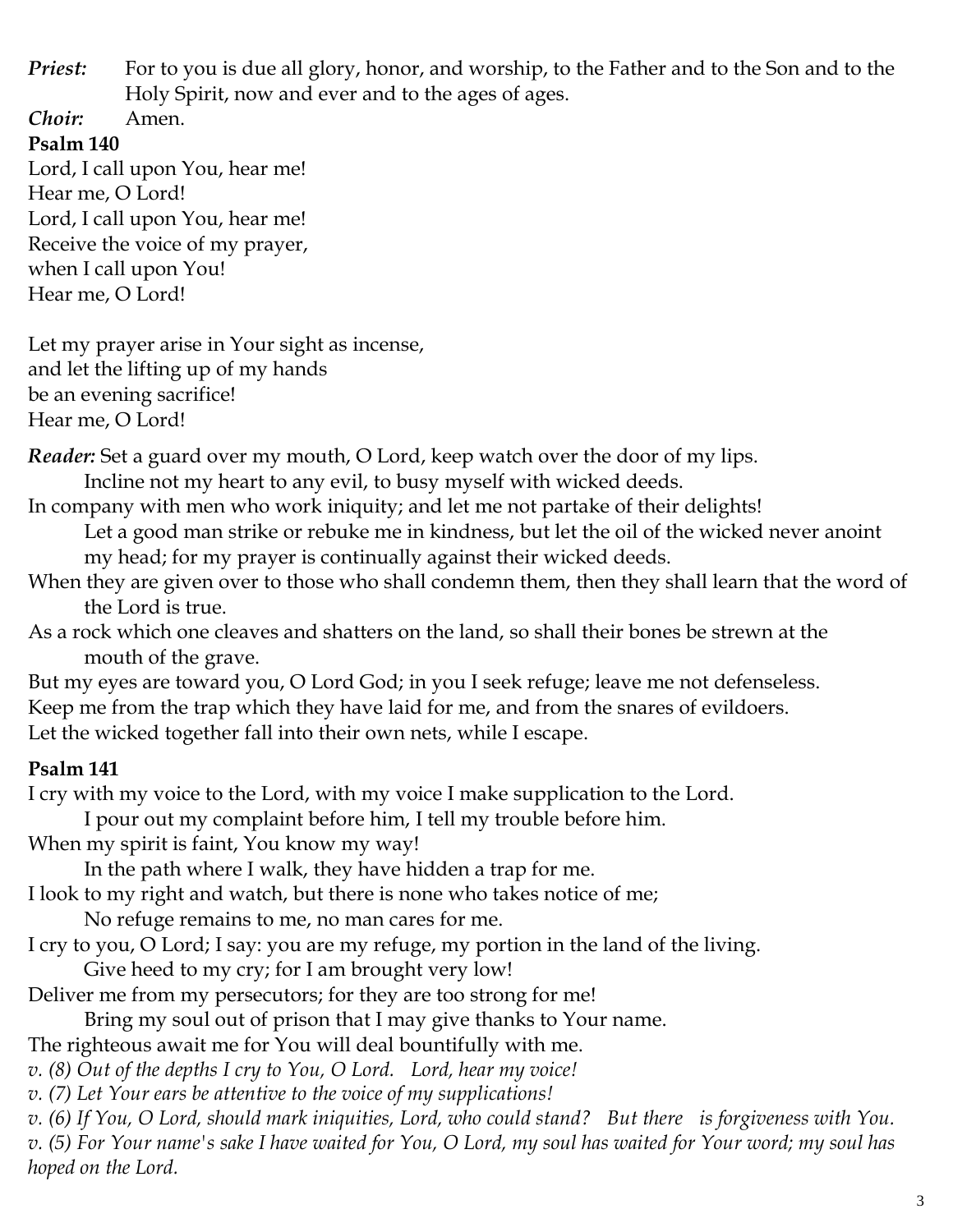*From the morning watch until night, from the morning watch, let Israel hope on the Lord. (Tone 2)* Our Light that enlightens all comes to be baptized. The Forerunner sees Him and rejoices in His soul. His hand trembles as he shows Him to the people: "Behold, the Redeemer of Israel, the One Who frees us from corruption." O sinless One, Christ our God, glory to You!

*For with the Lord there is mercy and with Him is redemption, and He will deliver Israel from all his iniquities* A servant baptized our Redeemer and the coming of the Spirit bore witness to Him. The hosts of Angels saw this and shook with fear. And the voice of the Father was heard from heaven: "This One on Whom the Forefunner lays his hand, He is My beloved Son; I am well pleased in Him." O Christ our God, glory to You!

*Praise the Lord, all nations! Praise Him, all peoples!* The streams of the Jordan received You, their source, ad the Comforter descended in the form of a dove. He Who bowed the heavens now bows His head. The Clay cries aloud to the <u>Pot</u>ter: "Why do you command me to do what is beyond me; for  $I$  rather should be baptized by You." O sinless One, Christ our God, glory to You!

*For His mercy is confirmed on us, and the truth of the Lord endures forever.* Wishing to save humanity that had gone astray, You did not think it unworthy for You to be clothed in the form of a servant; for it was proper for You as Master and God to take upon Yourself human nature for our sake. Being baptized in the flesh, O Redeemer, You made us worthy of forgiveness. This is why we cry out to You: "O Benefactor, Christ our God, glory to You!

*Glory to the Father and to the Son and to the Holy Spirit, now and ever and unto ages of ages. Amen.*  You bowed Your head before the Forerunner and crushed the heads of the dragons.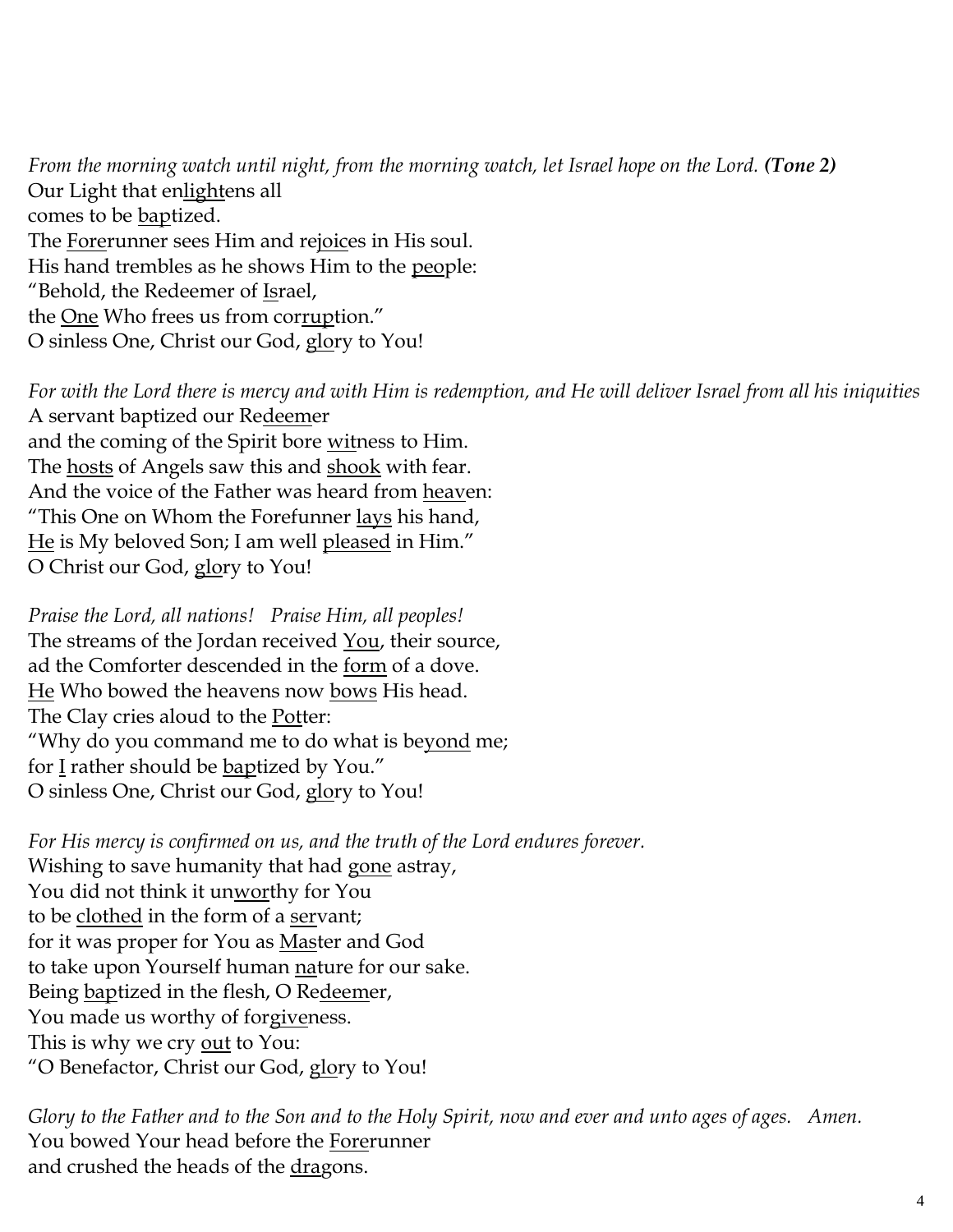You stood in the waters and enlightened all things that they might glorify You, O Savior, the Light of our souls.

#### **The Entrance**

*Deacon:* Wisdom! Upright!

*Choir:* O Gladsome Light of the holy glory of the immortal Father, heavenly, holy, blessed Jesus Christ. Having come to the setting of the sun and beheld the light of evening, we praise the Father, Son, and Holy Spirit God! At all times Thou art worthy of praise in songs as Son of God, Giver of Life, therefore the world glorifies Thee!

*Deacon:* Let us attend!

*Priest:* Peace to all!

*Deacon:* Wisdom!

### *Then, the appropriate Prokeimenon for the day of the week:*

#### **SUNDAY EVENING**

- *Deacon:* The Prokeimenon in the Eighth Tone: Behold now, bless the Lord, all you servants of the Lord!
- *Choir:* Behold now, bless the Lord, all you servants of the Lord!
- *Deacon:* You who stand in the temple of the Lord, in the courts of the house of our God!
- *Choir:* Behold now, bless the Lord, all you servants of the Lord!
- *Deacon:* Behold now, bless the Lord
- *Choir:* all you servants of the Lord!

#### **MONDAY EVENING**

- *Deacon:* The Prokeimenon in the Fourth Tone: The Lord hears me when I cry out to Him.
- *Choir:* The Lord hears me when I cry out to Him.
- *Deacon:* Whenever I called, the God of my justice heard me.
- *Choir:* The Lord hears me when I cry out to Him.
- *Deacon:* The Lord hears me
- *Choir:* when I cry out to Him.

#### **TUESDAY EVENING**

- *Deacon:* The Prokeimenon in the First Tone: Your mercy, O Lord, shall follow me all the days of my life.
- *Choir:* Your mercy, O Lord, shall follow me all the days of my life.
- *Deacon:* The Lord is my shepherd, I shall not want. In green pastures He gives me repose.
- *Choir:* Your mercy, O Lord, shall follow me all the days of my life.
- *Deacon:* Your mercy, O Lord, shall follow me
- *Choir:* all the days of my life.

## **WEDNESDAY EVENING**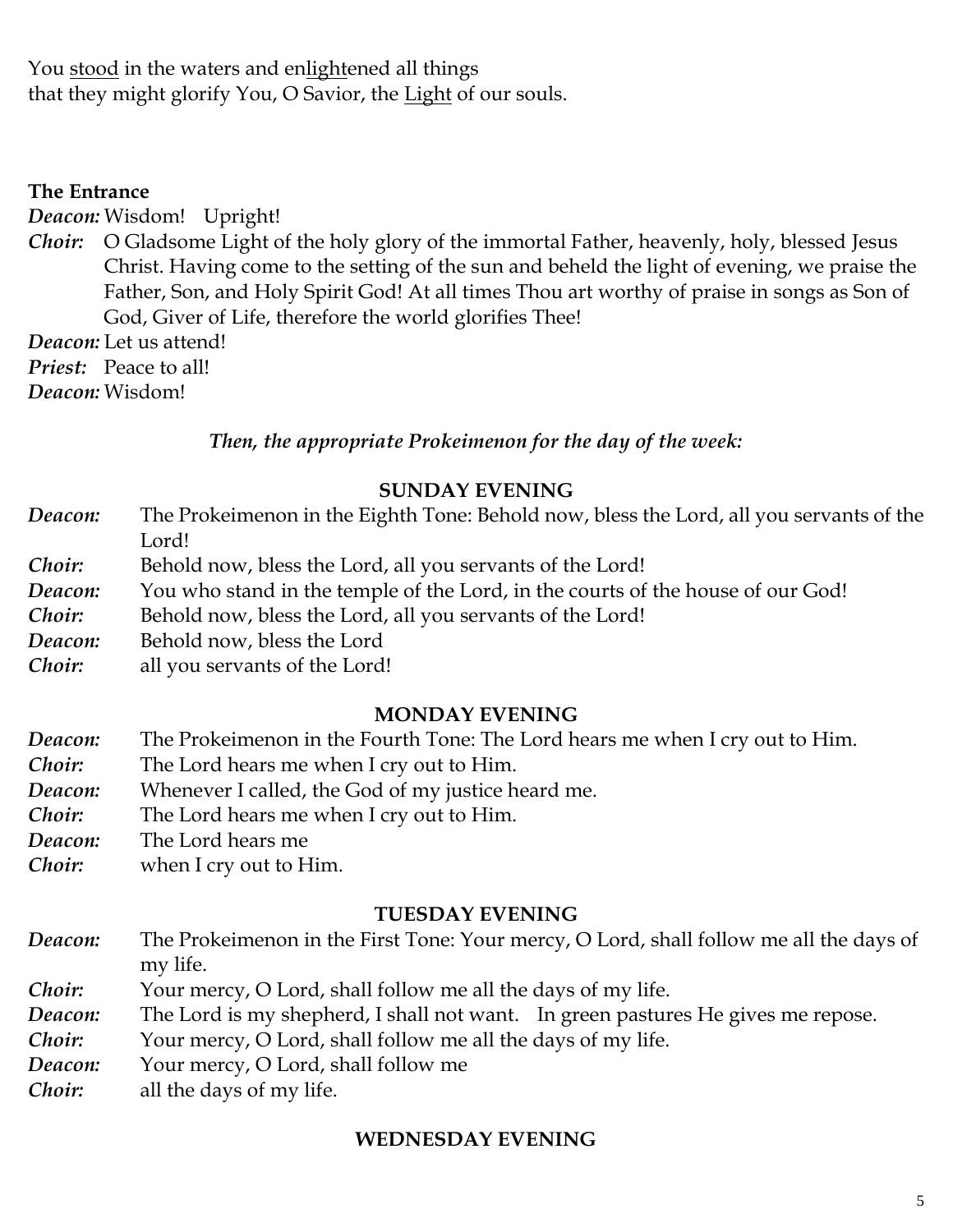- *Deacon:* The Prokeimenon in the Fifth Tone: O Lord, save me by Your name, and in Your power be a judge for me.
- *Choir:* O Lord, save me by Your name, and in Your power be a judge for me.
- *Deacon:* O God, hear my prayer; listen to the words of my mouth.
- *Choir:* O Lord, save me by Your name, and in Your power be a judge for me.
- *Deacon:* O Lord, save me by Your name,
- *Choir:* and in Your power be a judge for me.

### **THURSDAY EVENING**

- *Deacon:* The Prokeimenon in the Sixth Tone: My help is from the Lord, Who made heaven and earth.
- *Choir:* My help is from the Lord, Who made heaven and earth.
- *Deacon:* I lifted up my eyes to the mountains, whence comes my help.
- *Choir:* My help is from the Lord, Who made heaven and earth.
- *Deacon:* My help is from the Lord,
- *Choir:* Who made heaven and earth.

#### **FRIDAY EVENING**

- *Deacon:* The Prokeimenon in the Seventh Tone: O God, You are my defender and Your mercy goes before me.
- *Choir:* O God, You are my defender and Your mercy goes before me.
- *Deacon:* Deliver me from my enemies, O God; save me from those who rise up against me.
- *Choir:* O God, You are my defender and Your mercy goes before me.
- *Deacon:* O God, You are my defender
- *Choir:* and Your mercy goes before me.

#### **SCRIPTURE READINGS**

*Deacon:* Wisdom!

*Reader:* The Reading is from Genesis (1:11-13)

*Deacon:* Let us attend!

*Reader:* In the beginning God made the heaven and the earth. Now the earth was invisible and unformed, and darkness was upon the deep and the Spirit of God was borne upon the water. And God said, 'Let there be light', and there was light. And God saw the light, that it was good; and God made a separation between the light and the darkness. And God called the light Day, and the darkness he called Night; and there was evening and there was morning, one day. And God said, 'Let there be a firmament in the midst of the water and let there be a separation between the water and the water'; and it was so. And God made the firmament. And God made a separation between the water, which was below the firmament, and between the water which was above the firmament. And God called the firmament Heaven; and God saw that it was good, and there was evening and there was morning, a second day. And God said, 'Let the water below heaven be gathered together into one gathering, and let dry land appear'; and it was so. And the water below heaven was gathered together into their gatherings, and the dry land appeared. And God called the dry land Earth, and the accumulations of the waters he called Seas. And God saw that it was good. And God said, 'Let the earth sprout herb of grass, sowing seed according to its kind and according to its likeness, and fruiting tree making fruit, whose seed is in it according to its kind upon the earth'; and it was so. And the earth brought forth herb of grass, sowing seed according to its kind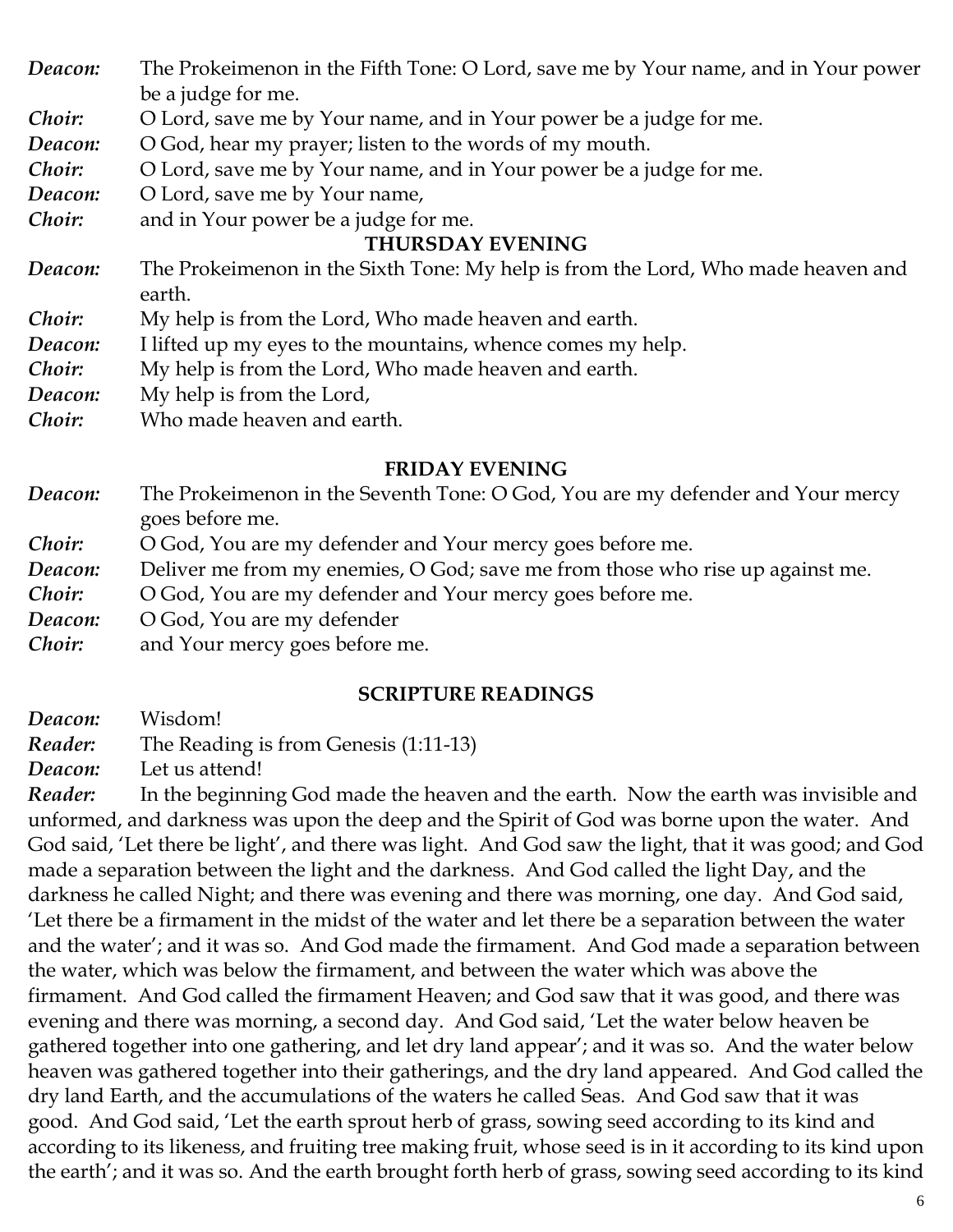and according to its likeness, and fruiting tree making fruit, whose seed was in it according to its kind upon the earth, and God saw that it was good. And there was evening and morning, a third day.

# **Troparion (Tone 5):**

You, the Creator of the world, have shone forth in the world, to give light to those who sit in darkness. O God, who loves mankind, glory to You!

*v: O God, be gracious unto us and bless us; make Your face to shine upon us and have mercy on us, that Your way may be known upon the earth, Your saving power among the nations. (Ps.66:2-3;67:1-2)*

to give light to those who sit in darkness. O God, who loves mankind, glory to You!

*v: Let the peoples confess You, O God; let all the peoples confess You. Let the nations be glad and sing for joy, for You judge the peoples with equity and guide the nations upon the earth.(Ps.66:4-5;67:3-4)*

to give light to those who sit in darkness. O God, who loves mankind, glory to You!

*v: Let the peoples confess You, O God; let all the peoples confess You: the earth has yielded its increase. May God, our God bless us. May God bless us. Let all the ends of the earth fear Him. (Ps.66:6-8;67:5-7)*

to give light to those who sit in darkness. O God, who loves mankind, glory to You!

*Glory to the Father and to the Holy Spirit, now and ever and to the ages of ages. Amen.* You, the Creator of the world, have shone forth in the world, to give light to those who sit in darkness. O God, who loves mankind, glory to You!

*Deacon:* Wisdom!

*Reader:* The Reading is from the Fourth Book of Reigns (2:6-14)

*Deacon:* Let us attend!

*Reader:* Elias said to Elissaios, 'Stay here; for the Lord has sent me as far as the Jordan'. But Elissaios said, 'As the Lord lives, and as you yourself live, I will not leave you.' So the two of them went on. Fifty men of the sons of the prophets came and stood at some distance from them, as they both were standing by the Jordan. Then Elias took his mantle and rolled it up, and struck the water with it; the water was parted to the one side and to the other, and the two of them crossed on dry ground. When they had crossed, Elias said to Elissaios, 'Ask me what I may do for you, before I am taken up from you.' Elissaios said, 'Please let me inherit a double share of your spirit.' He replied, 'You have asked a hard thing; yet, if you see me as I am being taken up from you, it will be granted you; if not, it will not.' It came to pass that as they continued walking and talking, a chariot of fire and horses of fire separated the two of them, and Elias was taken up in a whirlwind as if into heaven. Elissaios kept watching and crying out, 'Father, father! The chariot of Israel and its horseman!' But when he could no longer see him, Elissaios grasped his own clothes and tore them in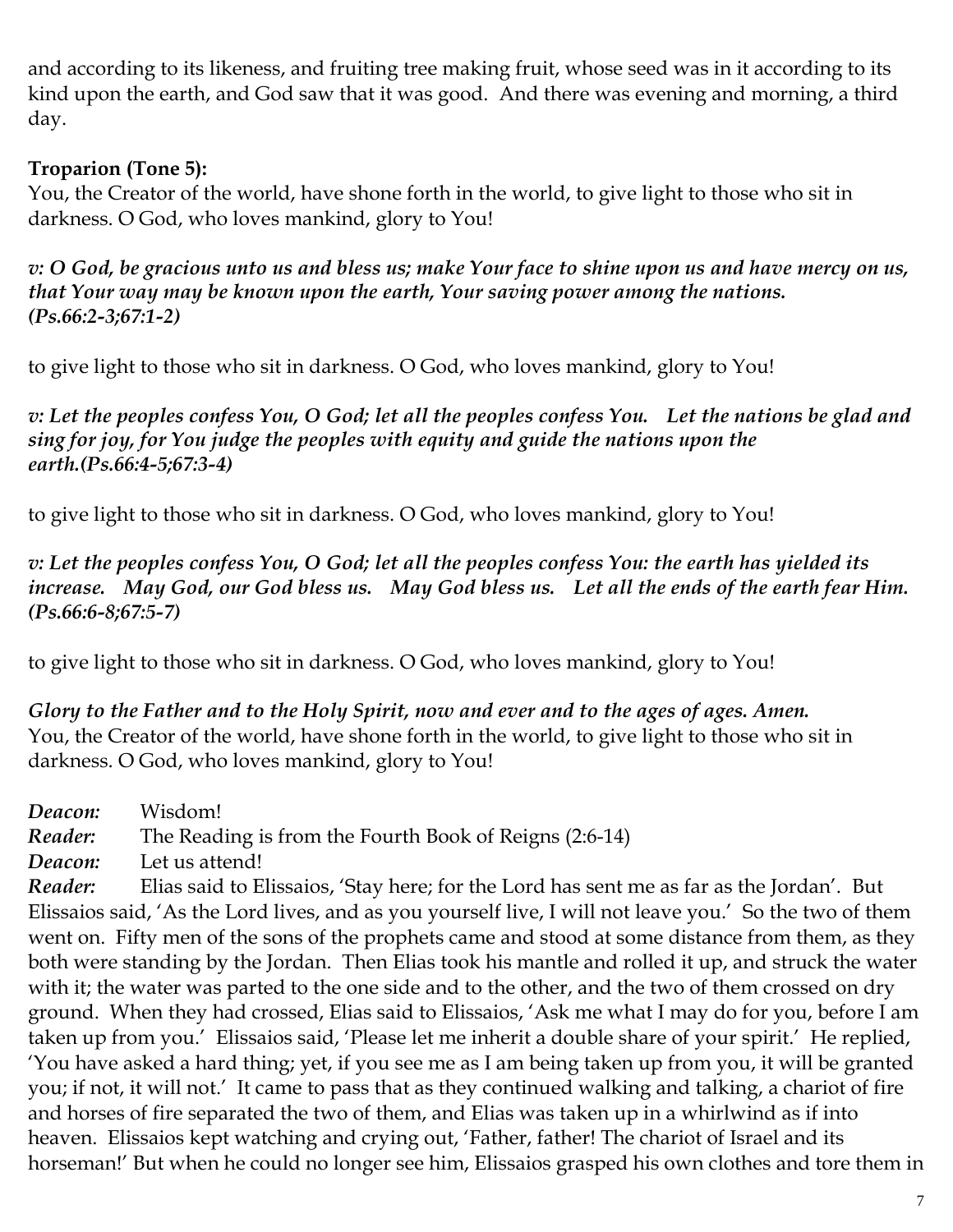two pieces. He picked up the mantle of Elias that had fallen from him, and went back and stood on the bank of the Jordan. Elissaios took the mantle of Elias that had fallen from him, and struck the water, and they were not parted. And he said, 'Where is the God of Elias, Appho? And so Elissaios struck the waters, and the waters were parted to the one side and to the other, and Elissaios went over on dry ground.

# **Troparion (Tone 6):**

You have shone forth to tax collectors and sinners because of your abundant mercies. Where should your light shine but on those who sit in darkness? O our Savior, glory to You!

*v: The Lord reigns, He is robed in majesty; the Lord is robed, He is girded with strength. Yea, the world is established; it shall never be moved; Your throne is established from of old; you are from everlasting.(Ps.92:1-2)*

Where should your light shine but on those who sit in darkness? O our Savior, glory to You!

## *v: The floods have lifted up, O Lord, the floods have lifted up their voice, the floods have lifted up their roaring. (Ps.92:3)*

Where should your light shine but on those who sit in darkness? O our Savior, glory to You!

# *v: Mightier than the thunders of many waters, mightier than the waves of the sea, the Lord on high is mighty! Your decrees are very sure; holiness befits Your house, O Lord, for evermore. (Ps.92:4-5)*

Where should your light shine but on those who sit in darkness? O our Savior, glory to You!

## *Glory to the Father and to the Holy Spirit, now and ever and to the ages of ages. Amen.*

You have shone forth to tax collectors and sinners because of your abundant mercies. Where should your light shine but on those who sit in darkness? O our Savior, glory to You!

*Deacon:* Wisdom!

*Reader:* The Reading is from the Fourth Book of Reigns (5:9-14)

*Deacon:* Let us attend!

*Reader:* Neeman, Governor of the King of the Assyrians, came with his chariots and horses, and halted at the door of Elissaios 's house. And Elissaios sent a messenger to him, saying, 'Go and wash in the Jordan seven times, and your flesh shall be restored, and you shall be cleansed.' But Neeman was angry, and went away, saying, 'Behold, I said that he will come out to me, and call on the name of the Lord his God, and lay his hand on the leprosy, and remove it from my flesh. Are not Abana and Pharphar, the rivers of Damascus, better than all the waters of Israel? Could I not go and wash in them, and be cleansed?' So he turned and went away in a rage. But his servants came near and said to him, 'Father, if the prophet had commanded you to do some great thing, would you not have done it? But he has simply said to you, "Wash, and be cleansed"?' So he went down and plunged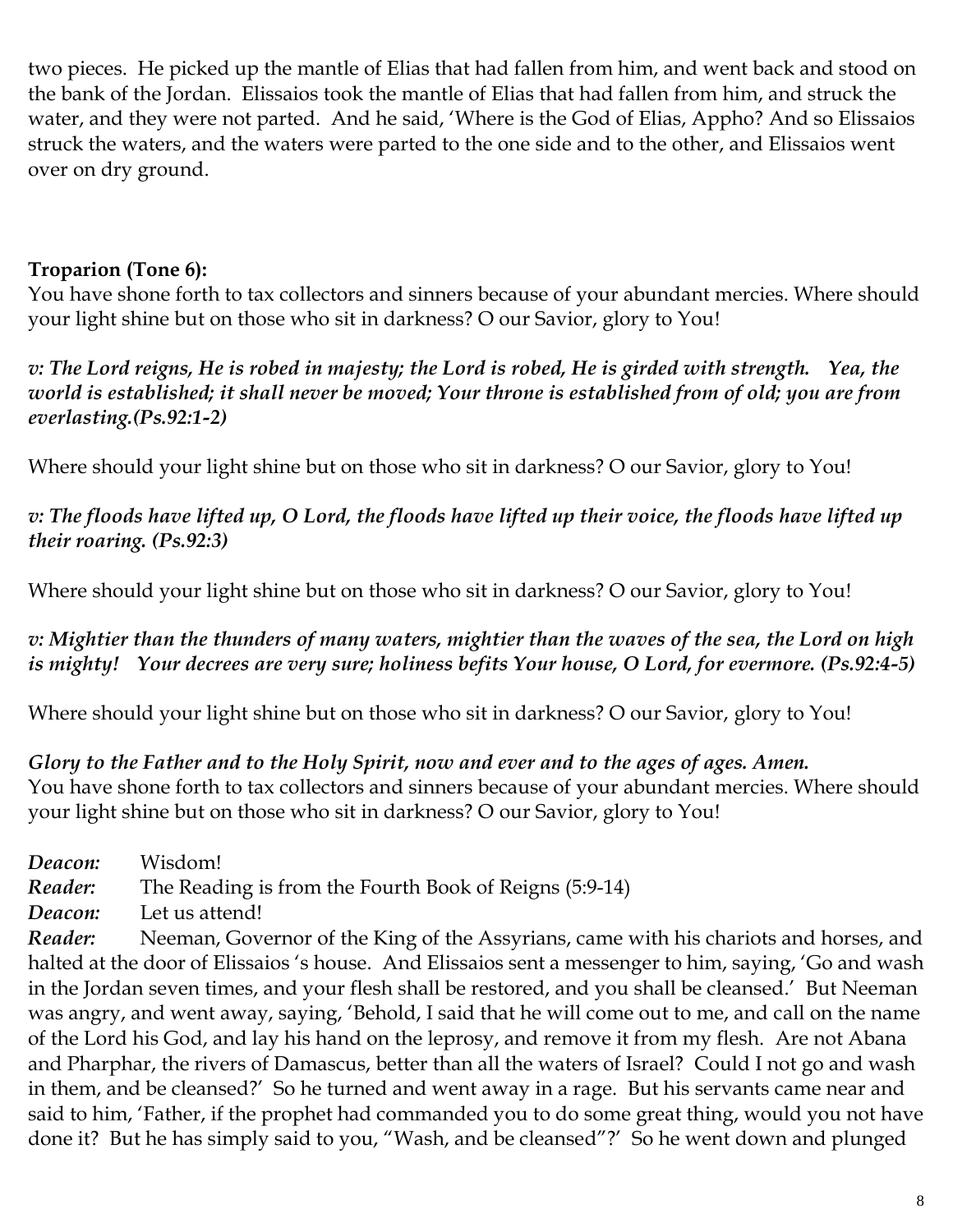himself seven times in the Jordan, according to the word of the man of God; and his flesh was restored for him like the flesh of a little child, and he was cleansed.

| Deacon:<br>Choir: | Again and again, in peace, let us pray to the Lord.<br>Lord, have mercy.                                                                                                                                        |
|-------------------|-----------------------------------------------------------------------------------------------------------------------------------------------------------------------------------------------------------------|
| Deacon:<br>Choir: | Help us, save us, have mercy on us, and keep us, O God, by your grace.<br>Lord, have mercy.                                                                                                                     |
| Deacon:           | Remembering our all-holy, pure, most blessed, and glorious Lady, the Birthgiver of God<br>and Ever-Virgin Mary, with all the saints, let us offer ourselves and one other, and our<br>whole life to Christ God. |
| Choir:            | To you, O Lord.                                                                                                                                                                                                 |
| Priest:           | For you are holy our God and rest in the holy Place and to you we send up glory: to the                                                                                                                         |

Father and to the Son and to the Holy Spirit, now and ever *Deacon:* and to the ages of ages.

# *Choir:* Amen. **(sings Holy God at Divine Liturgy)**

Holy God, Holy Mighty, Holy Immortal, have mercy on us! Holy God, Holy Mighty, Holy Immortal, have mercy on us! Holy God, Holy Mighty, Holy Immortal, have mercy on us! Glory to the Father and to the Son and to the Holy Spirit, now and ever and unto ages of ages. Amen. Holy Immortal, have mercy on us! Holy God, Holy Mighty, Holy Immortal, have mercy on us!

*Deacon:* Let us attend!

*Priest:* Peace to all!

*Reader:* And to your spirit.

*Deacon:* Wisdom!

*Reader: The Prokeimenon in the Third Tone:* The Lord is my light and my Savior! Whom shall I fear?

*Choir:* The Lord is my light and my Savior! Whom shall I fear?

*Reader:* The Lord is the defender of my life! Of whom shall I be afraid?

*Choir:* The Lord is my light and my Savior! Whom shall I fear?

*Reader:* The Lord is my light and my Savior!

*Choir:* Whom shall I fear?

*Deacon:* Wisdom!

*Reader:* The reading from the first Epistle of the apostle Paul to the Corinthians (9:19-27)

*Deacon:* Let us attend!

*Reader: Brethren:* though I am free from all men, I have made myself a slave to all, that I might win the more. To the Jews I became as a Jew, in order to win Jews; to those under the law I became as one under the law -- though not being myself under the law -- that I might win those under the law. To those outside the law I became as one outside the law -- not being without law toward God but under the law of Christ -- that I might win those outside the law. To the weak I became weak, that I might win the weak. I have become all things to all men, that I might by all means save some. I do it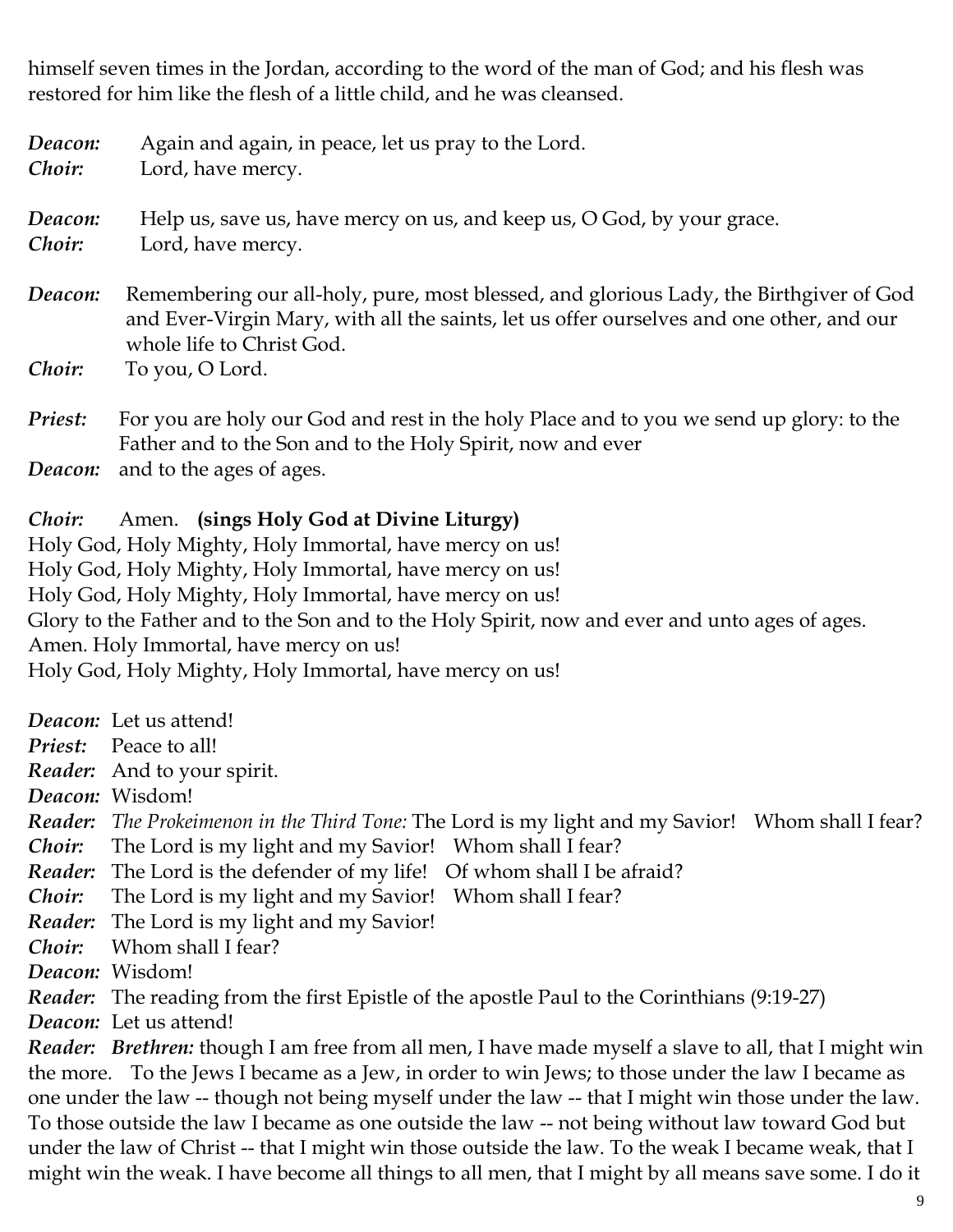all for the sake of the gospel, that I may share in its blessings. Do you not know that in a race all the runners compete, but only one receives the prize? So run that you may obtain it. Every athlete exercises self-control in all things. They do it to receive a perishable wreath, but we an imperishable. Well, I do not run aimlessly, I do not box as one beating the air; but I pommel my body and subdue it, lest after preaching to others I myself should be disqualified.

- *Priest:* Peace to you who have read!
- *Reader:* And to your spirit! Alleluia!
- *Choir:* Alleluia! Alleluia! Alleluia!
- *Reader: v*: My heart overflows with a goodly theme: I address my verses to the king. *(Ps 44:2)*
- *Choir:* Alleluia! Alleluia! Alleluia!
- *Reader: v*: You are the fairest of the sons of men. *(Ps 44:3)*
- *Choir:* Alleluia! Alleluia! Alleluia!

# **THE HOLY GOSPEL ACCORDING TO LUKE (3:1-18)**

In the fifteenth year of the reign of Tiber'i-us Caesar, Pontius Pilate being governor of Judea, and Herod being tetrarch of Galilee, and his brother Philip tetrarch of the region of Iturae'a and Trachoni'tis, and Lysa'ni-as tetrarch of Abile'ne, in the high-priesthood of Annas and Ca'iaphas, the word of God came to John the son of Zechari'ah in the wilderness;and he went into all the region about the Jordan, preaching a baptism of repentance for the forgiveness of sins. As it is written in the book of the words of Isaiah the prophet, "The voice of one crying in the wilderness: Prepare the way of the Lord, make his paths straight. Every valley shall be filled, and every mountain and hill shall be brought low, and the crooked shall be made straight, and the rough ways shall be made smooth; and all flesh shall see the salvation of God." He said therefore to the multitudes that came out to be baptized by him, "You brood of vipers! Who warned you to flee from the wrath to come? Bear fruits that befit repentance, and do not begin to say to yourselves, `We have Abraham as our father'; for I tell you, God is able from these stones to raise up children to Abraham. Even now the axe is laid to the root of the trees; every tree therefore that does not bear good fruit is cut down and thrown into the fire." And the multitudes asked him, "What then shall we do?" And he answered them, "He who has two coats, let him share with him who has none; and he who has food, let him do likewise." Tax collectors also came to be baptized, and said to him, "Teacher, what shall we do?" And he said to them, "Collect no more than is appointed you." Soldiers also asked him, "And we, what shall we do?" And he said to them, "Rob no one by violence or by false accusation, and be content with your wages." As the people were in expectation, and all men questioned in their hearts concerning John, whether perhaps he were the Christ, John answered them all, "I baptize you with water; but he who is mightier than I is coming, the thong of whose sandals I am not worthy to untie; he will baptize you with the Holy Spirit and with fire. His winnowing fork is in his hand, to clear his threshing floor, and to gather the wheat into his granary, but the chaff he will burn with unquenchable fire." So, with many other exhortations, he preached good news to the people.

*Instead of "It is truly meet…" we sing:* All of creation rejoices in you, O full of grace: the assembly of angels and the human race; O sanctified temple and spiritual paradise, the glory of virginity, of whom God was incarnate and became a child, He that was before the ages, our very God; for, of your body He made a throne and your womb He made more spacious than the heavens. All creation rejoices in you, O full of grace: glory to you!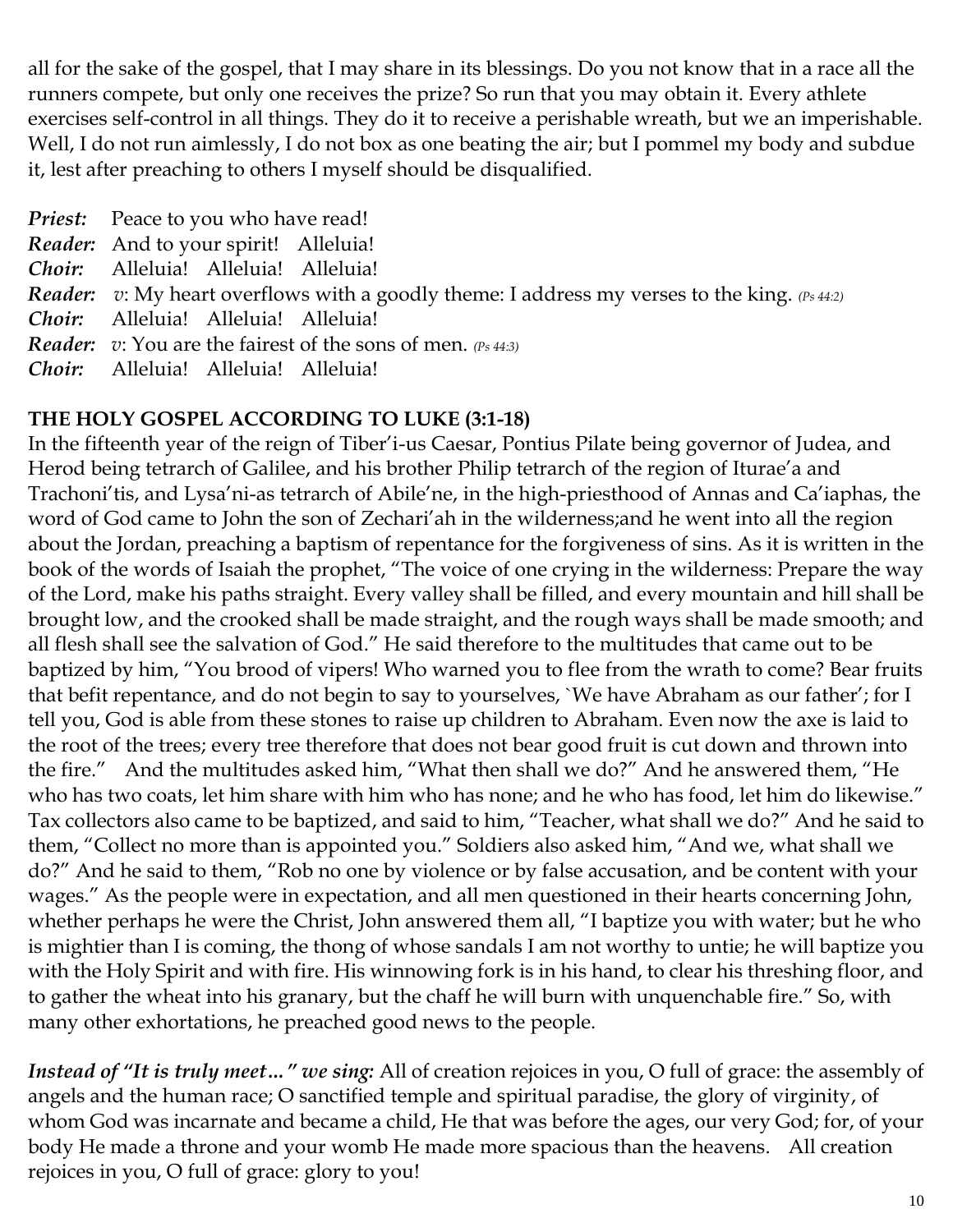#### *Communion Hymn:*

Praise the Lord from the heavens, praise Him in the highest. Alleluia. Alleluia. Alleluia.

*After the Prayer before the Ambo, the Great Sanctification of Waters will take place.* 

## **SERVICE OF THE GREAT BLESSING OF THE WATER AT THEOPHANY**

*After the prayer behind the amvon, we all go out to the font of the aghiasma, first the Deacons with candles and censer, then the Priest vested in full white vestments and holding in his right hand the precious cross and a bunch of basil leaves, which is the aghiastis, and in the left the holy Gospel, while the following idiomela are sung. And coming to the font, the Deacon censes the holy Gospel, the precious cross, the water, the icons, the Priest, and all the people.* 

### **Tone eight.**

The voice of the Lord upon the waters cries out, saying, 'Come all of you, receive the Spirit of wisdom, the Spirit of understanding, the Spirit of the fear of God, of Christ who has appeared'.

Today the nature of the waters is made holy, and Jordan is parted and holds back the flow of its waters as it sees the Master washing himself.

As man, Christ King, you came to the river, and in your goodness you hasten to accept the baptism of a servant at the hands of the Forerunner, on account of our sins, O Lover of mankind.

Glory to the Father and to the Son and to the Holy Spirit, now and ever and to the ages of ages. Amin. *Same tone.*

At the voice of the one crying in the desert, 'Prepare the way of the Lord', you came, Lord, having taken the form of a servant, asking for Baptism, though you did not know sin. The waters saw you and were afraid. The Forerunner trembled and cried out, saying, 'How will the lamp enlighten the Light? The servant place his hand on the Master? Saviour, who take away the sin of the world, make me and the waters holy'.

*And immediately the three readings.*

**Deacon:** Wisdom!

**Reader:** The Reading is from the prophecy of Isaias. [35,1-10]

**Deacon:** Let us attend!

**Reader:** Thus says the Lord: Thirsty desert rejoice, let the desert exult and flower like a lily. And the deserts of Jordan will flower and be overgrown and exult. And the glory of Lebanon has been given to it and the honour of Carmel. And my people will see the glory of the Lord and the majesty of God. Be strong, enfeebled hands and palsied knees. Give comfort and say to the faint-hearted, 'Be strong and do not fear. See, our God is giving judgement and will give it. He himself will come and save us. Then the eyes of the blind will be opened and the ears of the deaf will hear. Then the lame will leap like a deer and the tongue of stammerers will speak clearly, because water has broken out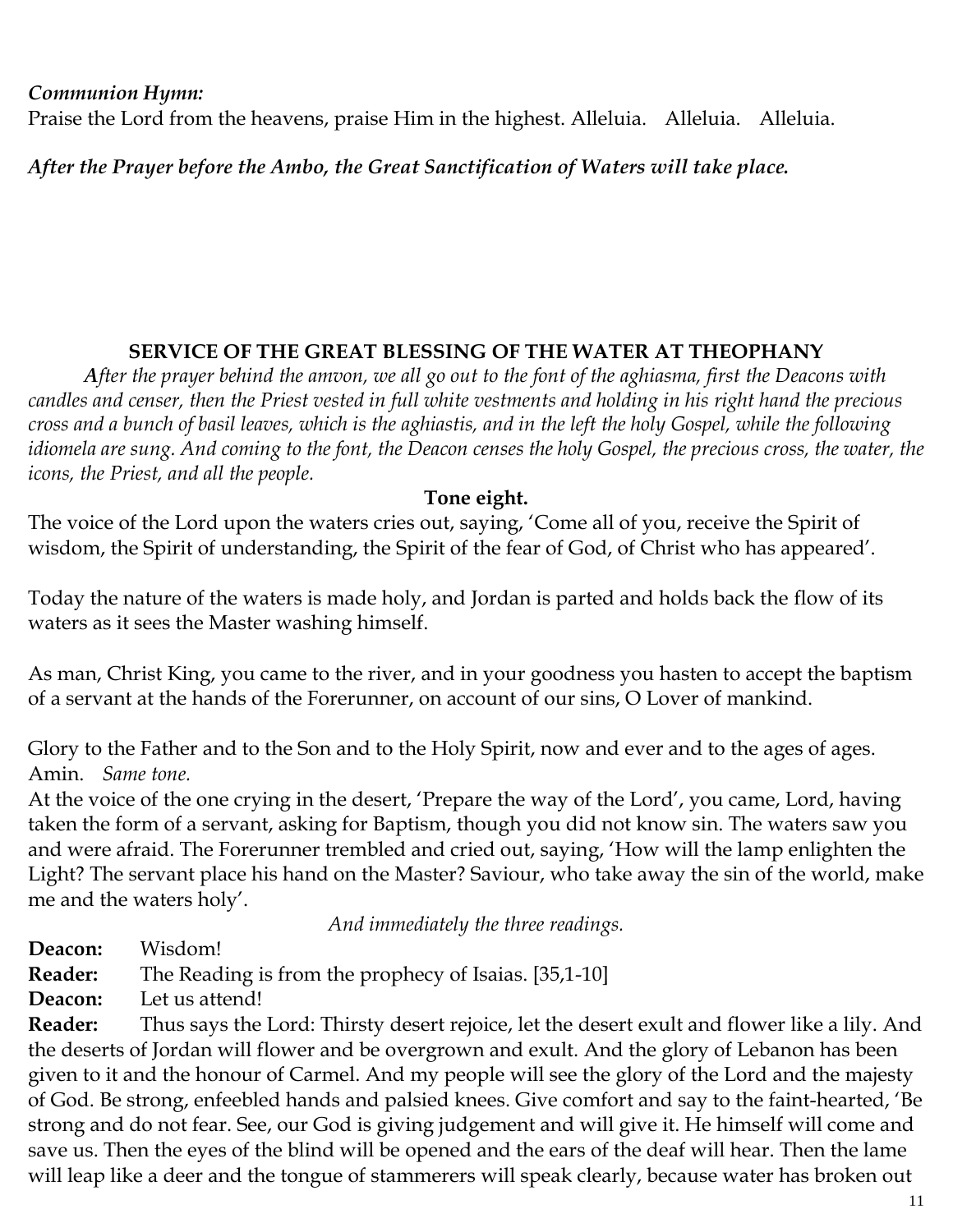in the desert and a channel in a thirsty land. And the waterless land will become pools and there will be a spring of water for the thirsty land. There will be joy of birds there, folds for flocks and reed beds and pools. And there will be a pure way there, and it will be called a holy way, and no one unclean may pass along it. There will be no unclean way there. But the scattered will walk upon it and not go astray. There will be no lion there, nor will any evil wild beasts go up on it or be found there. But the redeemed and gathered by the Lord will walk on it. And they will return and come to Sion with joy and exultation, and everlasting joy will be upon their head. And on their head praise and exultation and joy will possess them. Pain, grief and sighing have fled away.

**Deacon:** Wisdom!

**Reader:** The Reading is from the prophecy of Isaias. [55,1-13]

**Deacon:** Let us attend!

**Reader:** Thus says the Lord: You that thirst, go for water. And as many of you as have no money, make your way and buy. And eat and drink wine and fat without money and price. Why do you spend money on what is not food, and toil for what does not satisfy? Hear me, and eat what is good, and your soul will delight in good things. Give heed with your ears and follow in my ways. Listen to me and your soul will live among good things. And I will make an eternal Covenant with you, the sure mercies of David. See, I have given him as a testimony among the Nations, a ruler and commander among the Nations. See, Nations who do not know you will call upon you, and peoples who are not acquainted with you will take refuge with you, for the sake of the Lord your God and the Holy One of Israel, because he has glorified you. Seek the Lord, and when you find him, call upon him. But when he comes near you, let the impious abandon his ways and a lawless man his plans. And return to the Lord and you will find mercy, and cry out, for he will abundantly forgive your sins. For my plans are not like your plans, nor are my ways like your ways, says the Lord. But as far as heaven is from earth, so far is my way from your ways and your thoughts from my mind. For as rain or snow comes down from heaven and does not return until it has saturated the earth and it brings forth and sprouts and gives seed to the sower and bread for food, so will my word be. Whatever comes out of my mouth will not return to me empty, until everything that I wished has been fulfilled. And I will make my ways and my commands prosper. You will go out with gladness and be taught with joy. For the mountains and hills will leap up, welcoming you with joy, and all the trees of the field will clap with their branches. And instead of brambles cypress will come up, and instead of nettles myrtle will come up. And there shall be for the Lord a name and an everlasting sign, and it will not fail.

**Deacon:** Wisdom!

**Reader:** The Reading is from the prophecy of Isaias. [12,3-6]

**Deacon:** Let us attend!

**Reader:** Thus says the Lord: Draw out water with gladness from the wells of salvation. And you will say in that day, Sing to the Lord and cry out his name. Proclaim among the Nations his glorious deeds, remind them that his name has been exalted. Sing to the name of the Lord, for he has done great things. Proclaim these in all the earth. Exult and be glad, you that dwell in Sion, because the Holy One of Israel has been exalted in the midst of her.

**Deacon:** Let us attend!

**Reader:** The Prokeimenon in the Third Tone: The Lord is my illumination and my Savior / whom shall I fear?

v.: The Lord is the defender of my life. Of whom shall I be afraid? **Deacon:** Wisdom!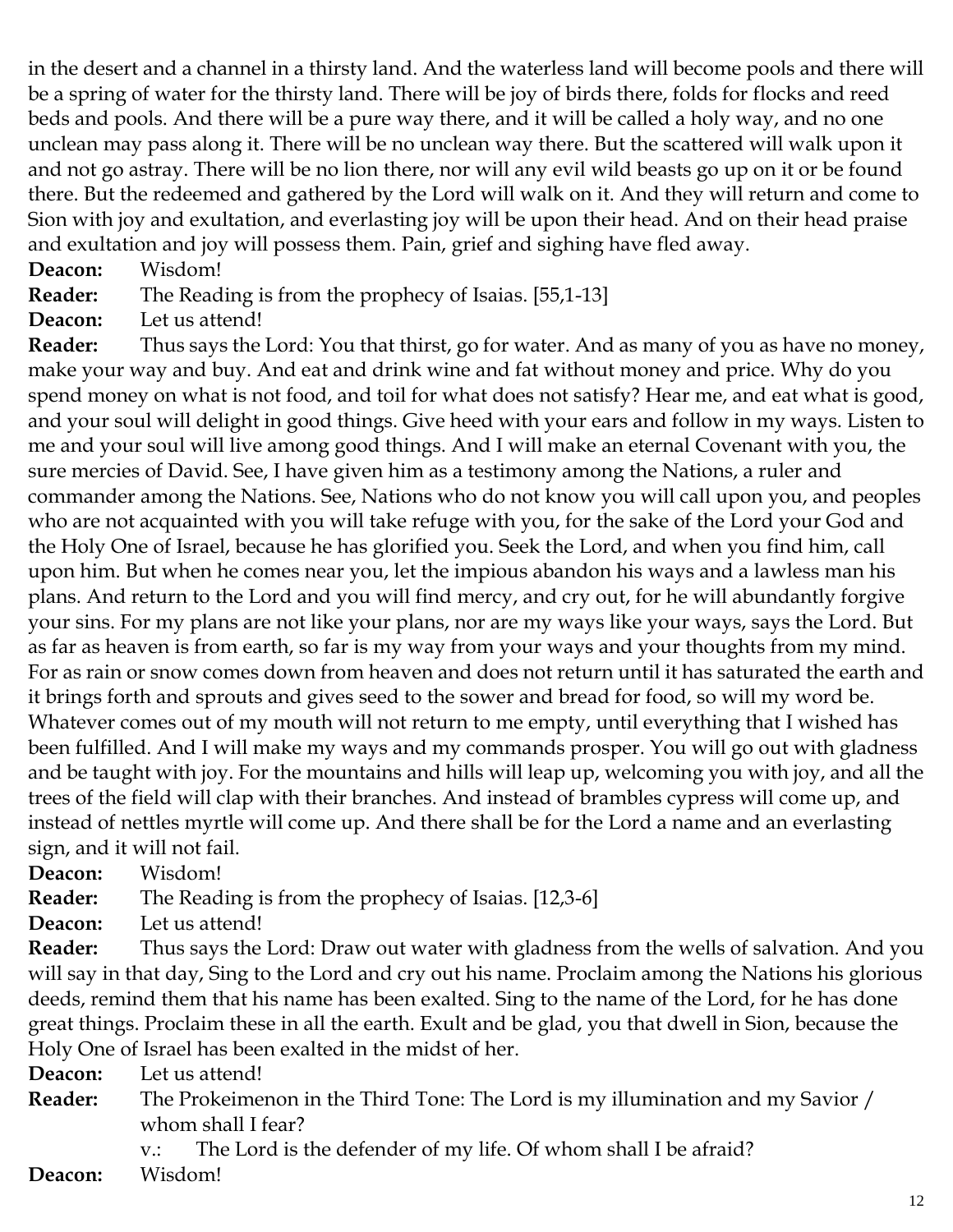**Reader:** The Reading is from the first epistle of Paul to the Corinthians.

**Deacon:** Let us attend!

**Reader:** (Ch. 10:1-4) Brethren, I do not want you not to know, that our Fathers were all under the cloud and all passed through the sea. And they were all baptised into Moses in the cloud and in the sea. And they all ate the same spiritual food. And they all drank the same spiritual drink--for they drank from the spiritual rock that followed them--and that the rock was Christ. *Alliluia. Tone four.*

v.: The voice of the Lord is upon the waters.

v.: The God of glory thundered upon the waters.

*While the Alliluia is sung, the Deacon censes according to order.*

**Deacon:** Wisdom! Upright, let us hear the holy Gospel!

**Priest:** Peace to all.

**People:** And to your spirit.

**Priest:** The reading is from the holy Gospel according to Mark. (Ch. 1:9-11)

**Choir:** Glory to you, O Lord, glory to you!

**Deacon:** Let us attend!

*And the Priest reads the evangelical pericope:*

**Priest:** At that time Jesus came from Nazareth in Galilee and was baptised by John in the Jordan. And immediately, as he was coming up from the water, he saw the heavens parted open and the Spirit like a dove coming down upon him. And there was a voice from heaven, You are my beloved Son, in whom I am well pleased.

**Choir:** Glory to you, O Lord, glory to you!

*And immediately the Deacon says the litany of peace of the blessing of water:* **I**n peace let us pray to the Lord.

For the peace from above and for the salvation of our souls, let us pray to the Lord.

For the peace of the whole world, for the stability of the holy Churches of God, and for the union of all, let us pray to the Lord.

For this holy house and for those who enter it with faith, reverence, and fear of God, let us pray to the Lord.

For our Archbishop and father (name), for the honorable priesthood, the diaconate in Christ, for all the clergy and the people, let us pray to the Lord.

For the civil authorities of this country and for those serving in its armed forces, let us pray to the Lord.

For this city, for every monastery, city, and countryside, and for those who in faith dwell in them, let us pray to the Lord.

For good temperance of the air, abundance of the fruits of the earth, and for peaceful seasons, let us pray to the Lord.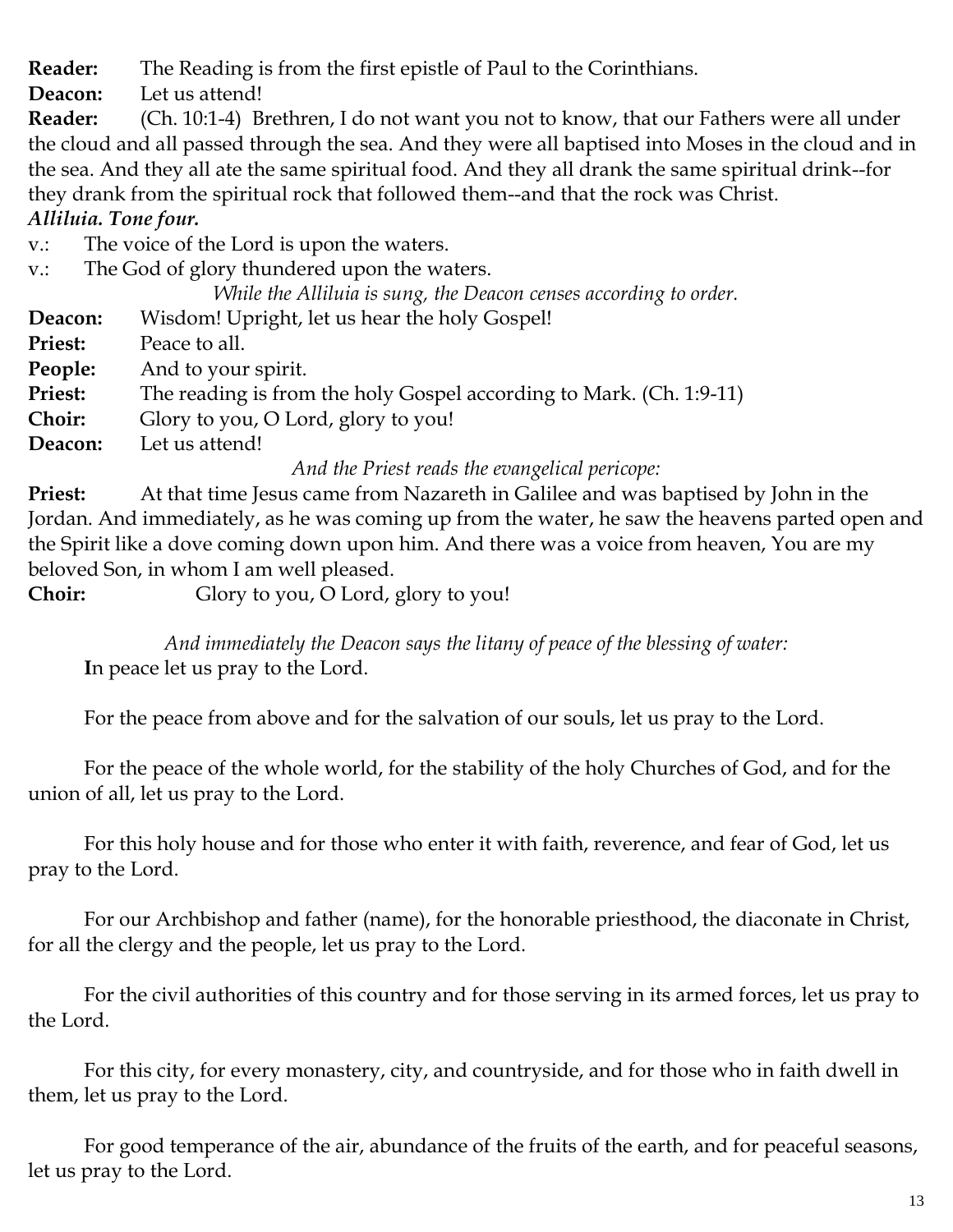For travelers by land, sea, and air, the sick, the suffering, the imprisoned, and for their salvation, let us pray to the Lord.

For these waters to be sanctified by the power and operation and descent of the Holy Spirit, let us pray to the Lord.

For the cleansing operation of the Trinity beyond all being to come down upon these waters, let us pray to the Lord.

For the grace of redemption, the blessing of the Jordan to be given them, let us pray to the Lord.

For us to be enlightened with the illumination of knowledge and piety, through the descent of the Holy Spirit, let us pray to the Lord.

For this water to become a gift of sanctification, deliverance of sins, for healing of soul and body and for every necessary help, let us pray to the Lord.

For it to become water springing up to eternal life, let us pray to the Lord.

For it to be shown to be an averting of every assault of visible and invisible enemies, let us pray to the Lord.

For those who draw and take of it for the sanctification of their homes, let us pray to the Lord.

For it to be for cleansing of souls and bodies for all who draw with faith and partake from it, let us pray to the Lord.

For us to be counted worthy to be filled with sanctification through the partaking of these waters, by the invisible manifestation of the Holy Spirit, let us pray to the Lord.

For the Lord God to hear the voice of supplication of us, the sinners, and to have mercy on us, let us pray to the Lord.

For our deliverance from all affliction, wrath, danger, and necessity, let us pray to the Lord.

Help us, save us, have mercy on us, and keep us, O God, by your grace.

Remembering our all-holy, pure, most blessed, and glorious Lady, the Birthgiver of God and ever-virgin Mary, with all the saints, let us offer ourselves and one another, and our whole life to Christ God.

*And, while these are said by the Deacon, the Priest reads within himself this prayer:* Lord Jesus Christ, only-begotten Son, who are in the bosom of the Father, true God, spring of life and immortality, the Light which is from Light, who came into the world to enlighten it, illumine our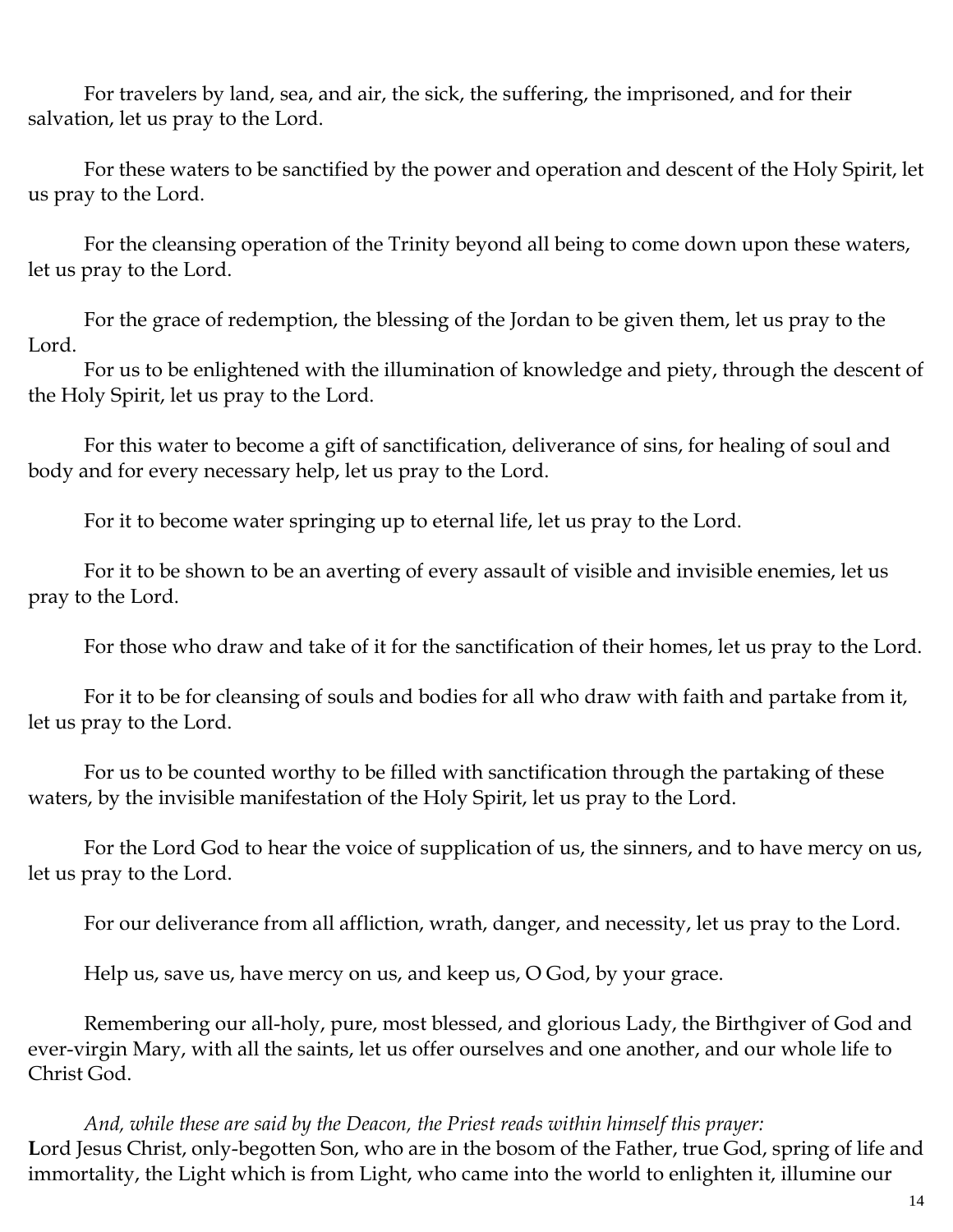mind by your Holy Spirit and receive us who bring you praise and thanksgiving for your wondrous mighty works from of old, and for your saving plan in the last ages, by which you, the King of all, clothed in our weak and poor frame and coming down to the measures of our servitude, accepted also to be baptised in the Jordan by the hand of a servant, so that you, the sinless one, having sanctified the nature of the waters, make for us a way for rebirth through water and Spirit and restore us to our original freedom. Celebrating the memorial of this divine mystery, we implore you, Master who love mankind: according to your divine promise sprinkle also on us, your unworthy servants, cleansing water, the gift of your loving kindness, so that the supplication of us, the sinners, over this water be well-pleasing to your goodness and that through it your blessing be granted to us and to all your faithful people, to the glory of your holy and venerated Name. For to you is due all glory, honor, and worship, together with your unoriginate Father and the all-holy and good and life-creating Spirit, now and ever and to the ages of ages. Amin.

*And, having said the* Amin *to himself, when the Deacon has finished the great litany, the Priest says out loud, where and when the rule exists, in the hearing of all the people the prologue of the prayer of the holy Theophany. A composition of Sophronios, Patriarch of Jerusalem.*

**T**rinity beyond being, beyond goodness, beyond divinity, all-powerful, all-watchful, invisible, incomprehensible, creator of the spiritual beings and rational natures, innate goodness, unapproachable light, light that enlightens every human being coming into the world, shine also in me your unworthy servant, enlighten the eyes of my mind such that I dare to hymn your measureless well-doing and power. My supplication for the people standing here be well-pleasing, so that my sins do not hinder the Holy Spirit being present here; but, Most-good One, accept me now also to cry aloud to you without condemnation and say: We glorify you, Master who love mankind, ruler-of-all, eternal king; we glorify you the creator and maker of all; we glorify you, only-begotten Son of God, who are from Mother without father, and from Father without mother, for in the preceding feast we saw you a babe, but in the present one we see you complete, who are our manifested complete God from complete God.

For today the time of the feast is here for us and the choir of saints assembles with us, and angels keep the feast with men. Today the grace of the Holy Spirit in the form of a dove descends upon the waters. Today the Sun that never sets has dawned and the universe is enlightened with the light of the Lord. Today the moon with its radiant beams shines forth upon the world. Today the stars of light adorn the inhabited world with the brightness of their radiance. Today the clouds rain down from heaven the shower of righteousness for mankind. Today the Uncreated willingly is touched by the hand of his own creature. Today the prophet and forerunner comes forth to the Master, yet stands before Him with shuddering, seeing God's condescension towards us. Today the streams of the Jordan are changed into healing by the presence of the Lord. Today all the creation is watered by mystical streams. Today the failings of mankind are wiped out by the waters of the Jordan.

Today paradise is opened to men and the Sun of righteousness illumines us. Today the bitter water that was in the time of Moses is changed into sweetness for the people by the presence of the Lord. Today we are delivered from the ancient lament and are saved as a new Israel. Today we are redeemed from darkness and are illumined with the light of the knowledge of God. Today the mist of the world is cleared by the manifestation of our God. Today all the creation shines with light from on high. Today the deceit has been destroyed and the coming of the Master makes for us a way of salvation. Today those on high keep the feast with those below, and those below commune with those on high. Today the sacred and loud-voiced assembly of the Orthodox rejoices. Today the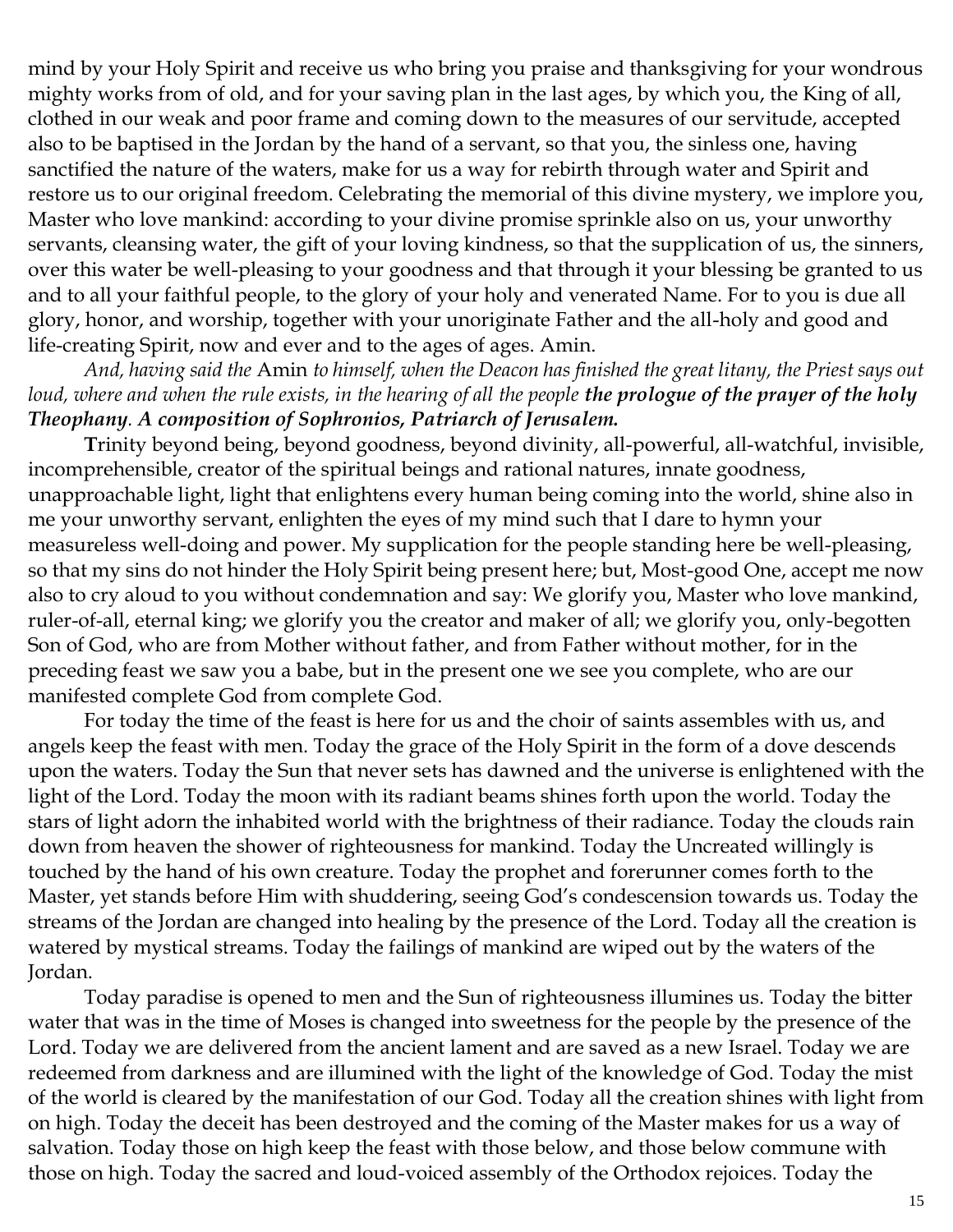Master hastens to baptism, so that he lift up humanity on high. Today the Unbowed bows down to his own servant, so that he free us from servitude. Today we have bought a kingdom of heaven, for the kingdom of the Lord will have no end. Today earth and sea share the joy of the universe, and the universe is filled with gladness.

The waters saw you, O God, the waters saw you and were afraid. The Jordan turned back, seeing the Fire of the godhead descending in body and entering it. The Jordan turned back, beholding the Holy Spirit descending in the form of a dove and flying about you. The Jordan turned back, seeing the Invisible become visible, the Creator become flesh, the Master in the form of a servant. The Jordan turned back and the mountains leapt beholding God in the flesh, and the clouds uttered a voice, marvelling at what had come to pass, Light from Light, true God from true God, him who drowns the death of disobedience and the sting of deceit and the bond of hell in the Jordan, and grants the baptism of salvation to the universe.

Therefore I too, the sinner and your unworthy servant, recounting the mighty works of your wonders and seized with fear, in compunction cry aloud to you:

*Then he continues the prayer of the sanctification out loud and with a radiant voice,*

**Great are you, O Lord, and wonderful your works, and no word suffices to hymn your wonders.** *(dipping an outer flame of the trojca into the water)*

**Велий еси, Господи, и чудна суть дела Твоя, и ни едино же слово довольно есть к похваленїю чудесъ Твоихъ.** *(dipping an outer flame of the trojca into the water)*

Μέγας εἶ, Κύριε, καὶ θαυμαστὰ τὰ ἔργα σου, καὶ οὐδεὶς λόγος ἐξαρκέσει πρὸς ὕμνον τῶν **θαυμασίων σου!** *(dipping the center flame of the trojca into the water)*

For, by your will bringing all from non-existence into being, you hold creation together by your might and in your forecare you govern the universe. You composed creation from four elements, with four seasons you crowned the circle of the year. All the spiritual powers tremble before you, the sun hymns you, the moon glorifies you, the stars entreat you, the light obeys you, the deeps shudder before you, the springs serve you. You stretched out the heavens like a tent, you established the earth upon the waters, you walled in the sea with sand, you poured out the air for breathing. Angelic powers liturgize to you, the choirs of the archangels worship you, the many-eyed Cherubim and the six-winged Seraphim, standing and flying around you, hide their faces in fear of your unapproachable Glory. For you, being God uncircumscribable, without beginning and inexpressible, came upon earth, taking the form of a servant, being found in the likeness of human being; for you could not bear, Master, in the loving kindness of your mercy to see the race of men under the tyranny of the devil, but you came and saved us. We confess your grace, we proclaim your mercy, we do not hide your well-doing; you freed the generations of our nature, you sanctified a virgin womb by your birth, all creation hymns you manifested. For you, our God, appeared on earth and lived among men. You sanctified the streams of the Jordan, sending down from heaven your all-holy Spirit, and you crushed the heads of the dragons that lurked there.

**Therefore yourself, King who love mankind, be present now also through the descent of your Holy Spirit, and sanctify this water.**

**Ты убо, Человеколюбче Царю, прииди и ныне наитием Святаго Твоего Духа и освяти воду сию.**

Αύτος οὖν, φιλάνθρωπε Βασιλεῦ, πάρεσο καὶ νῦν διὰ τῆς ἐπιφοιτήσεως τοῦ Ἀγίου σου **Πνεύματος, καὶ ἁγίασον τὸ ὕδωρ τοῦτο!** *and seals the water thrice crosswise with the right hand.*

And give it the grace of redemption, the blessing of the Jordan. Make it a spring of incorruption, gift of sanctification, deliverance from sins, protection from diseases, destruction of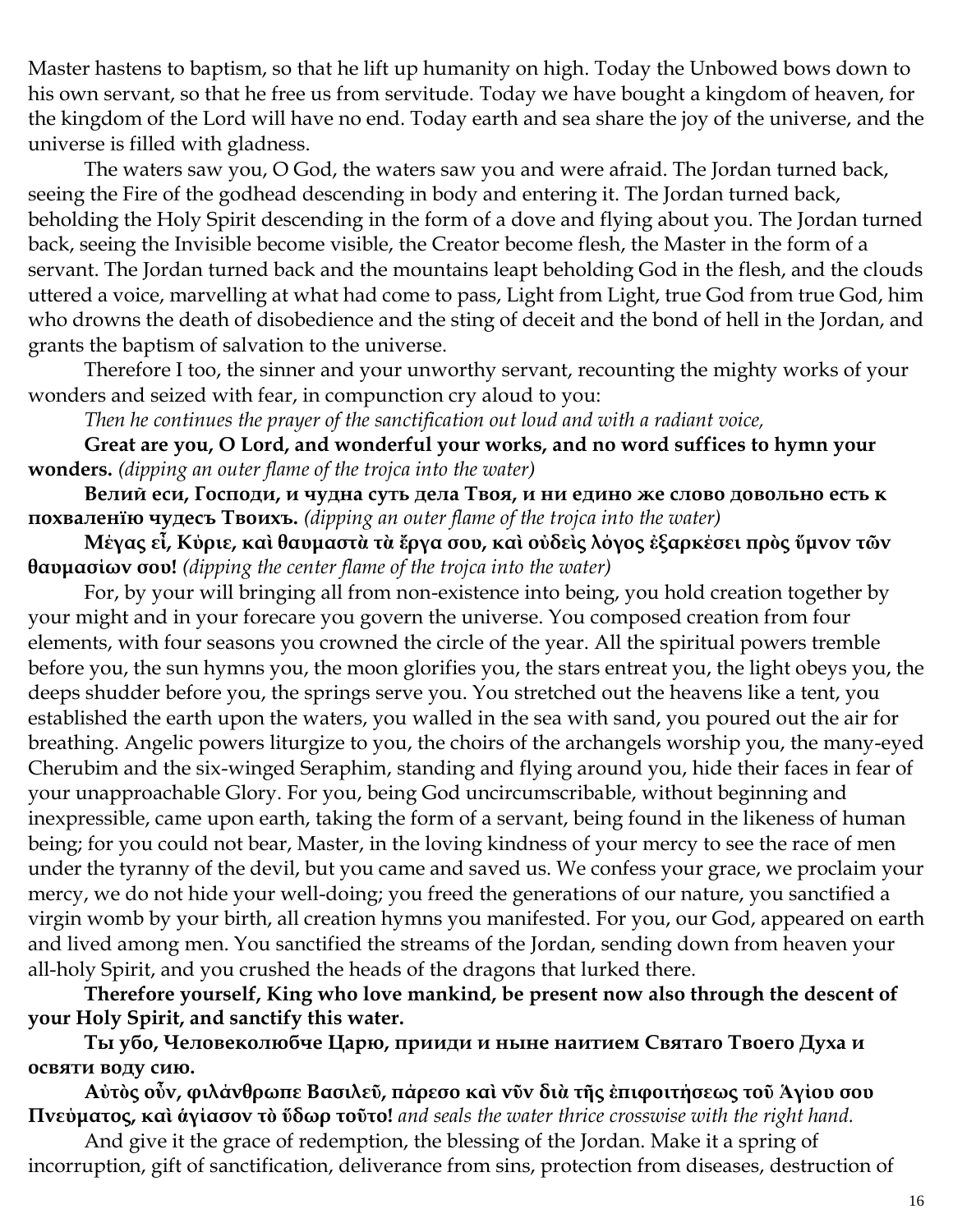demons, unapproachable to hostile powers, filled with angelic strength. So that all who draw and partake of it have it for cleansing of souls and bodies, for healing of passions, for sanctification of homes, for every necessary help. For you are our God, who through water and Spirit renewed our nature made old by sin. You are our God, who through Moses freed the Hebrew race from the slavery of Pharaoh through the sea. You are our God who parted open the rock in the desert and waters gushed forth and streams flooded out, and you satisfied your thirsty people. You are our God, who through Ilias turned Israel from the deceit of Baal.

# **Yourself now also, Master, sanctify this water by your Holy Spirit.**

**Сам и ныне, Владыко, освяти воду сию Духом Твоим Святым.**

Αύτος και νῦν, Δεσπότα, άγιασον το ύδωρ τοῦτο, τῷ Πνεύματι σου τῷ Άγιω! and again blesses *the water thrice*

Give to all who touch it and who are anointed with it and who partake of it, sanctification, blessing, cleansing, health. Remember, Lord, our Archbishop and fathere *(name)*, the whole priesthood, the diaconate in Christ, every clerical and monastic order, and the people standing here, and our brethren who are absent for blessed reasons, and have mercy on them and on us according to your great mercy. So that through elements and through angels and through people and through things seen and unseen your all-holy Name is glorified together with the Father and the Holy Spirit, now and ever and to the ages of ages.

**Choir:** Amin.

*And after the completion of the prayer:*

**Priest:** Peace to all.

**People:** And to your spirit.

**Deacon:** Let us bow our heads to the Lord.

**People:** To you, O Lord.

*And the Priest, bowing, prays the prayer mystically:*

**O** Lord, who accepted to be baptised in the Jordan and to sanctify the waters, incline your ear and hear us and bless us all, who show the likeness of servitude by the bending of our neck. And count us worthy to be filled with your sanctification through the partaking and sprinkling of this water. And let it be for us, Lord, for healing of soul and body.

*out loud*

**F**or you are the sanctification of our souls and bodies, and to you we send up glory and thanksgiving and worship, together with your unoriginate Father and your all-holy and good and life-creating Spirit, now and ever and to the ages of ages. Amin.

*And immediately he, taking the precious cross with the bunch of basil leaves, immerses them upright into the water, plunging and lifting out again thrice, chanting once the following troparion in tone one:*

**I**n the Jordan you being baptised, O Lord,\* the worship of the Trinity was made manifest,\* for the voice of the Father bore witness to you,\* naming you Beloved Son;\* and the Spirit, in the form of a dove,\* confirmed the sureness of the word.\* Christ God, who appeared\* and enlightened the world, glory to you.\*

*While this is sung again twice by the choirs, the Priest makes again at each singing three plungings and liftings out with the precious cross, as he did before.*

*Then, holding in his right right the aghiastis and in his left hand the precious cross, sprinkles crosswise with water the temple and all the people, singing the automelon kontakion in tone four:*